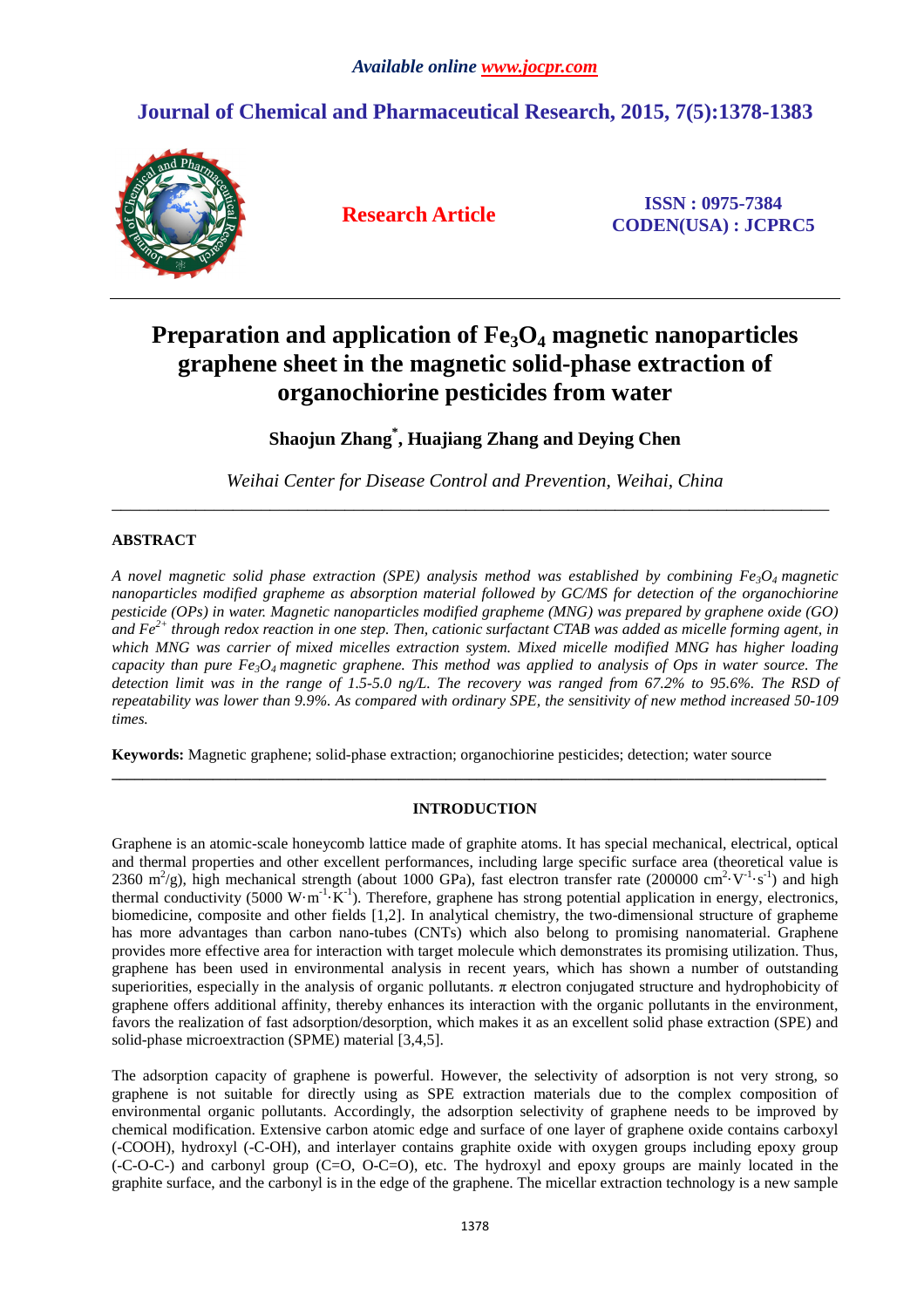preparation technology with high extraction rate, which takes micelles as adsorbent material with opposite charges of surfactant. Hydrocarbon chains of hydrophobic surfactant interact with analytes through hydrophobic carbon chains, while the polar group analytes produce the interaction through the electrostatic or hydrogen bonds. Hence the micellar extraction technology is suitable for applying in amphiphilic analytes. The micelle formation process plays a key role in the bearing capacity of the stationary phase carrier. At present, the most widely used micellar supported materials are metal oxides such as  $TiO<sub>2</sub>$ ,  $SiO<sub>2</sub>$  and  $Fe(OH)<sub>3</sub>[8,9,10]$ . However, the superficial area of these materials is relatively small, so the extraction efficiency is low. Graphene can be directly used as SPE adsorbent material, but graphene sheet is very thin and lightweight, which make it difficult to be completely separated from the solution by filtration or centrifugation. Meanwhile, Graphene is flexible, and prone to agglomeration that reduces the adsorption. This problem could be solved by external magnetic field.

*\_\_\_\_\_\_\_\_\_\_\_\_\_\_\_\_\_\_\_\_\_\_\_\_\_\_\_\_\_\_\_\_\_\_\_\_\_\_\_\_\_\_\_\_\_\_\_\_\_\_\_\_\_\_\_\_\_\_\_\_\_\_\_\_\_\_\_\_\_\_\_\_\_\_\_\_\_*

OPs are highly effective insecticides that caused widespread pollution to the environment. The content of OPs in the water source is extremely low; it needs to be enriched before measurement. SPE can be employed to concentrate OPs in the water, while the existing adsorbents of SPE are poor in adsorption of polar OPs, which cause them unable to develop extraction. π-π interaction occurs due to hydrophobic interactions with graphene conjugated system. So, graphene shows excellent adsorption towards organic matter containing benzene rings. Therefore, graphene can be used for extraction and separation of hydrophobic OPs.

In this paper, a novel magnetic SPE method was proposed. Magnetic graphene (MG) is utilized as the stationary phase of the micelles. Flexible grapheme owing large specific surface area, which could form nano platform for the micelle formations, hence improves the extraction efficiency. For another hand, the graphene loads with micelles attracting and combining mutually with the analytes. For collection, magnetic material did not need centrifuging or filtration, which collects the MNG quickly by external magnetic field. This technique simplifies the extraction process greatly. MNG was charged by adjusting pH of the sample solution, and anionic surfactants CTAB was employed to modify the SPE materials. The effect of the adsorption of OPs on the properties of basal MG was investigated. The magnetic SPE-GC/MS detection method was utilized for detection eight OPs in the water source. The proposed method was also compared with the ordinary SPE. The methodology result showed this method was highly sensitive with high recovery rate.

### **EXPERIMENTAL SECTION**

### **2.1. Chemicals and reagents**

Hexadecyltrimethylammonium bromide (CTAB) was purchased from Sigma Aldrich. Standard solutions (100 µg/mL) of OPs were purchased from the Institute of Environmental Protection, China. FeCl<sub>2</sub>•4H<sub>2</sub>O, NH<sub>3</sub>•H<sub>2</sub>O and HCl were purchased from the Guoyao Chemical Reagent Co., Ltd. (Shanghai, China). All solvent used in GC/MS (GC/MS-QP 2010 Plus, Shimadzu, Japan) in this experiment were HPLC grade. Water used in the experiment was prepared from the Milli-Q ultrapure water system (Millipore). The stock solution of organic phosphorus (10 mg/L) was prepared with acetone, kept in a cool, dark refrigerator at 4 C.

### **2.2. Synthesis of MG sheets**

Preparation of MNG based on the method of Hummers <sup>[11]</sup>. The flow chart was shown in Fig. 1. The MNG sheet was prepared by redox reaction using  $Fe^{2+}$  and GO in alkaline conditions. That is, 1.5 mol/L NH<sub>3</sub>•H<sub>2</sub>O solution was dropped into 50 mL of graphene oxide solution (0.2 mg/mL) and adjusted pH value to 9. The solution was blown in nitrogen by Termovap Sample Concentrator (HP-5016SY, Shanghai, China) for 10 s to eliminate oxygen. Then, 5.0 mL FeCl<sub>2</sub>•4H<sub>2</sub>O solution (20 mg/mL) was added. The solution was stirred while blowing nitrogen, and adding NH<sub>3</sub>•H<sub>2</sub>O to maintain the solution in pH9. The solution was stirred at room temperature for 1 hour. The color of the solution changed from yellow to black, who indicated that the MNG was successful prepared. MNG was collected by a magnet, and was washed repeatedly using deionized water. The concentration of MNG was 12.5mg/mL, and it was stored in the headspace sampling bottle filled with nitrogen.

### **2.3. Characterization of materials**

High resolution electron microscopy (SEM), X-ray diffraction (XRD), Gas chromatography–mass spectrometry (GC-MS), vibrating sample magnetometer (VSM) were used for characterization of the morphology, structure and magnetic properties of MNG.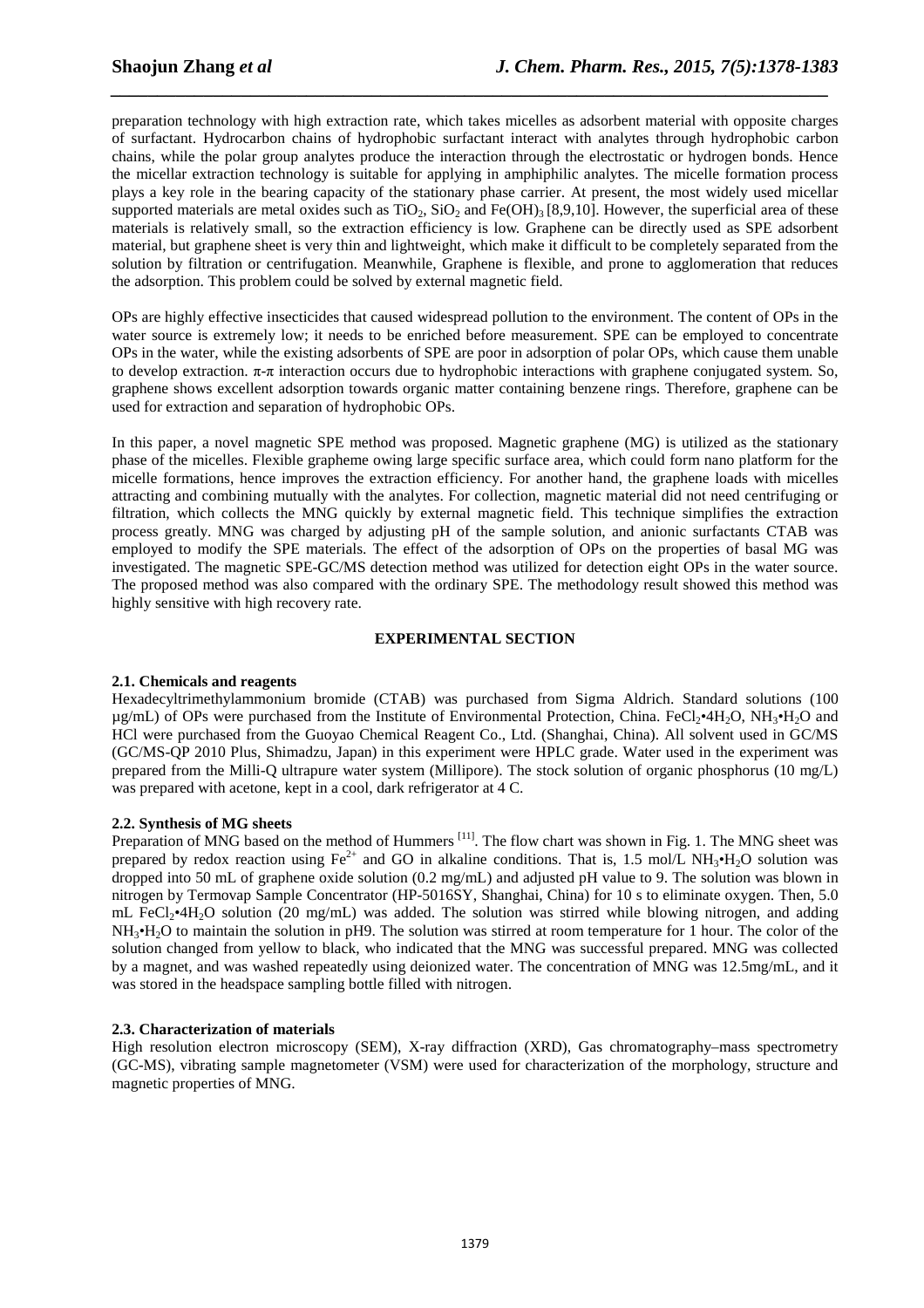

*\_\_\_\_\_\_\_\_\_\_\_\_\_\_\_\_\_\_\_\_\_\_\_\_\_\_\_\_\_\_\_\_\_\_\_\_\_\_\_\_\_\_\_\_\_\_\_\_\_\_\_\_\_\_\_\_\_\_\_\_\_\_\_\_\_\_\_\_\_\_\_\_\_\_\_\_\_*

**Fig. 1. Scheme of the MNG synthesis and SPE procedures** 

# **2.4. Extraction procedures**

HCl was selected to adjust pH value to 3 of the sample solution (100 mL). MNG water dispersion 1.0 mL (1.0 mg/mL) and CTAB aqueous solution 0.75mL (1mg/mL) were added to the sample solution to extract for 20 min at room temperature. MNG sheet was collected by magnet. After desorption with 1.5 mL acetone, the acetone was analyzed on GC/MS.

### **2.5. Chromatographic conditions**

OPs were detected by a DB-5 MS capillary column (30 m×0.25 mm×0.25 µm). The injection mode was splitless with volume of 1 µL. The carrier gas was helium, and the column flow was set at 26.2 cm/sec. MS ionization was EI mode, and electron impact mode was 70 eV. Ion source temperature was 260˚C. GC/MS interface temperature was 280˚C, and SIM mode was set for acquisition. The column temperature program was set at 90˚C for 1 min, and then raised by 25˚C/min to 180˚C, held for 0 min, raised by 5˚C per min to 300˚C and held for 1 min.

### **RESULTS AND DISCUSSION**

### **3.1. Synthesis and characterization of MG**

With oxidation-reduction reaction between GO and  $Fe^{2+}$ , MNG sheet was prepared under alkaline conditions. At room temperature, the reaction could be accomplished in one step, and the method was convenient and simple. Fe3O4 magnetic nanoparticles (MNP) were formed on the surface of magnetic nanoparticles, and did not need other organic connections, consequently no organic pollutants was introduced to the adsorbent. After the reaction, MG could keep the morphology of graphene, so as to maintain the good ability of the stationary phase carrier. SEM characterization of MNG was shown in Fig. 2A, GO was an ultrathin and translucent slice, lateral dimensions ranged from tens of nanometers to a few microns. Fig. 2B showed the SEM image MNG. Fe<sub>3</sub>O<sub>4</sub> particles are deposited on the surface of the nano film, the distribution of  $Fe<sub>3</sub>O<sub>4</sub>$  MNP in the MNG sheets was uniform, and there were not many aggregates of MNP Fe<sub>3</sub>O<sub>4</sub>. The average particle diameter of Fe<sub>3</sub>O<sub>4</sub> nanoparticles was 10 nm.



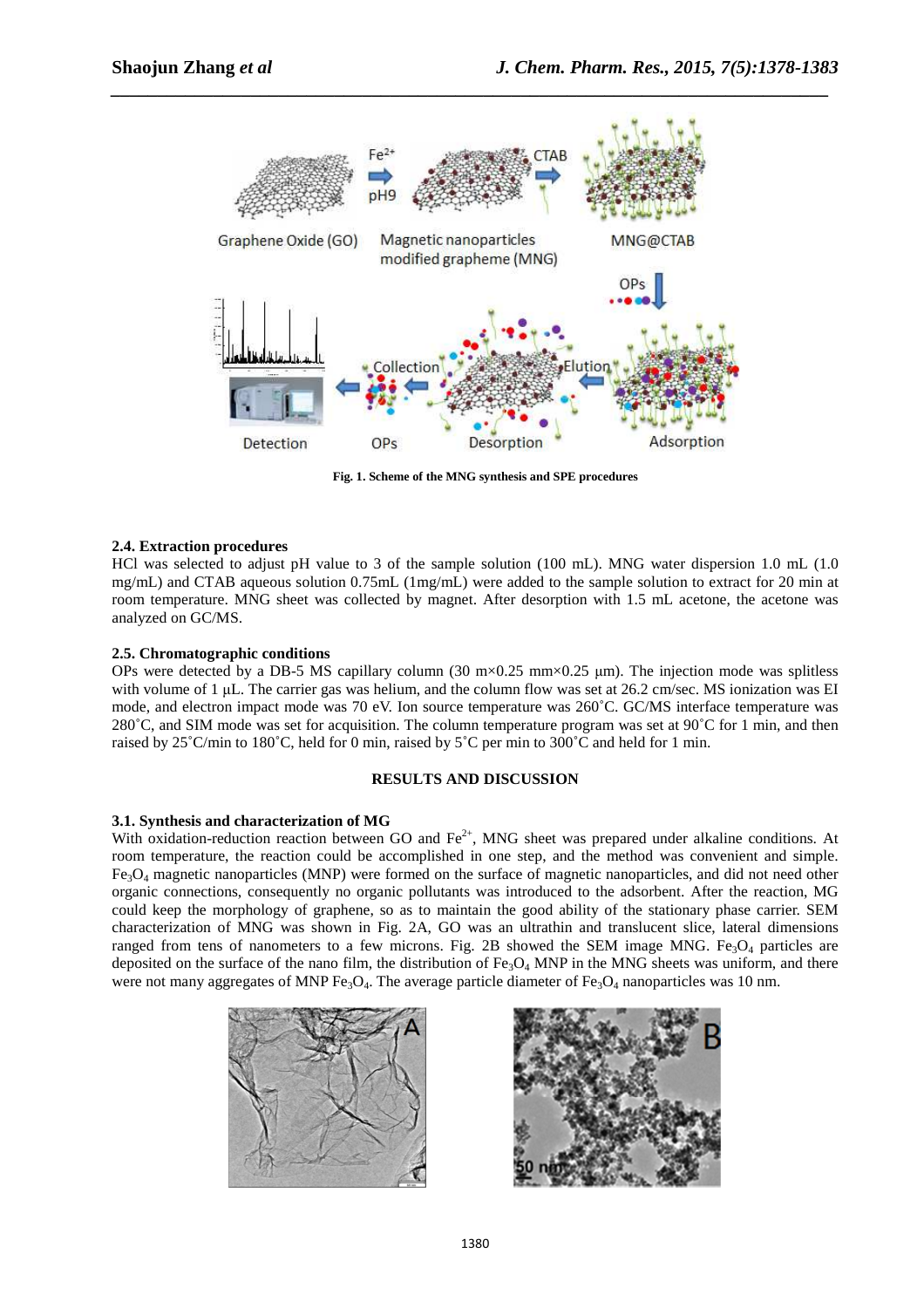#### **Fig. 2. (A) SEM image of grapheme oxide. (B) SEM image of magnetic nanoparticles modified grapheme (MNG)**

*\_\_\_\_\_\_\_\_\_\_\_\_\_\_\_\_\_\_\_\_\_\_\_\_\_\_\_\_\_\_\_\_\_\_\_\_\_\_\_\_\_\_\_\_\_\_\_\_\_\_\_\_\_\_\_\_\_\_\_\_\_\_\_\_\_\_\_\_\_\_\_\_\_\_\_\_\_*

Magnetic nanoparticles  $Fe<sub>3</sub>O<sub>4</sub>$  were easily aggregate in water solution. In order to solve this problem, MNPs  $Fe<sub>3</sub>O<sub>4</sub>$ is fixed onto MG. The magnetic properties of MG were determined by magnetometer (VSM). As shown in Fig. 3A, the maximum saturation magnetization of MG was 51 emu/g, which was adequate for the analysis of practical water samples. After exposure to the external magnetic field, all the graphene sheets modified by magnetic nanoparticles were rapidly dispersed. In addition, MNG sheets were of typical super paramagnetic magnetic behavior, which made them as good adsorbents for SPE. MNG also contained a number of polar functional groups, such as hydroxyl and carboxyl group, which not only contributed to abundant adsorption site for micelles, but also improved the dispersion of MNG in water. The dispersion system of MNG in water was stable that agglomeration was not found at room temperature for over a month, as well as magnetic effect of MNG was not decreased. Zeta potential of pH3-11 in MNG was shown in Fig. 3B. The Zeta potential of MNG equaled to 6.8 mV in pH3. When pH reached to 7, the Zeta potential was reduced to -15.0. As pH went even further, no significant change of Zeta potential appeared which indicated a saturation condition of negative charge. Isoelectric point (IEP) of MG was -3.7. In order to study interaction between graphene and MNPs  $Fe_3O_4$  in MG, the  $Fe_3O_4$  potential of pure graphene and MNP Zeta was compared. MNPs Fe<sub>3</sub>O<sub>4</sub> was with positive charge under acidic conditions ( $\langle \text{pH7} \rangle$ , conversely, with negative charge in alkaline conditions (>pH7). While the Zeta potential of graphene was negatively charged with pH values ranged from 3 to 11. The Zeta potential of MNG was negatively charged in most pH conditions, which was closer to graphene than that of MNG. Therefore, when determining the zeta potential of MNG, graphene should play more significant role than MNP  $Fe<sub>3</sub>O<sub>4</sub>$ .



# **3.2. Formation of admicelles on MG sheets**

In order to obtain higher micellar load capacity while using CTAB as a reagent for micelle formation. The MNG plates need to take as many negative charges as possible. The negative charge of the MNG reached the maximum when the pH value was higher than 6.8. In addition, the environmental water samples are generally in neutral pH, so pH 6.8 was selected in the SPE condition. The formation of CTAB micelles in MNG was studied by means of determination of Zeta potential. Fig. 4A shows Zeta potential of MNG while adding different amount of CTAB. Generally, Zeta potential of MNG increased with the increasing of CTAB. CTAB concentration ranged from 0-0.1 mg (1.0 mg MNG), zeta potential of the MNG changed from negative to zero. In this period, micelles formed on MNG plate surface. While CTAB increased from 0.1 to 1.0 mg of CTAB, zeta potential of MNG also increased positive, indicating that is the formation of mixed micelles. When CTAB concentration is higher than 1.0 mg CTAB, the zeta potential has little change on MNG, indicating that in MNG sheet surface micelles has reached saturation, CTAB to the beginning of the formation of free micelles in the bulk solution. CTAB coated MNG plate is expressed as MNG@CTAB. It was indicated from the above results that the maximum adsorption capacity of CTAB on the MNG is about 1.0 mg/mg. Therefore should provide greater adsorption capacity and penetration volume.

This method was applied to extract eight OPs in water samples. OPs are persistent organic pollutants in the environment, which has caused a wide attention. They are enriched in animals and amplified as accumulation through the food chain, which has manifested the toxicity to the immune and nervous system. The pKa values of these OPs were low, whose present form was ionic in the water environment, so as to carry out an intense adsorption through the electrostatic interaction of CTAB micelles. Furthermore, the carbon chain of OPs could be introduced into CTAB micelles by hydrophobic interaction. So, MNG@CTAB should be suitable for extraction of OPs.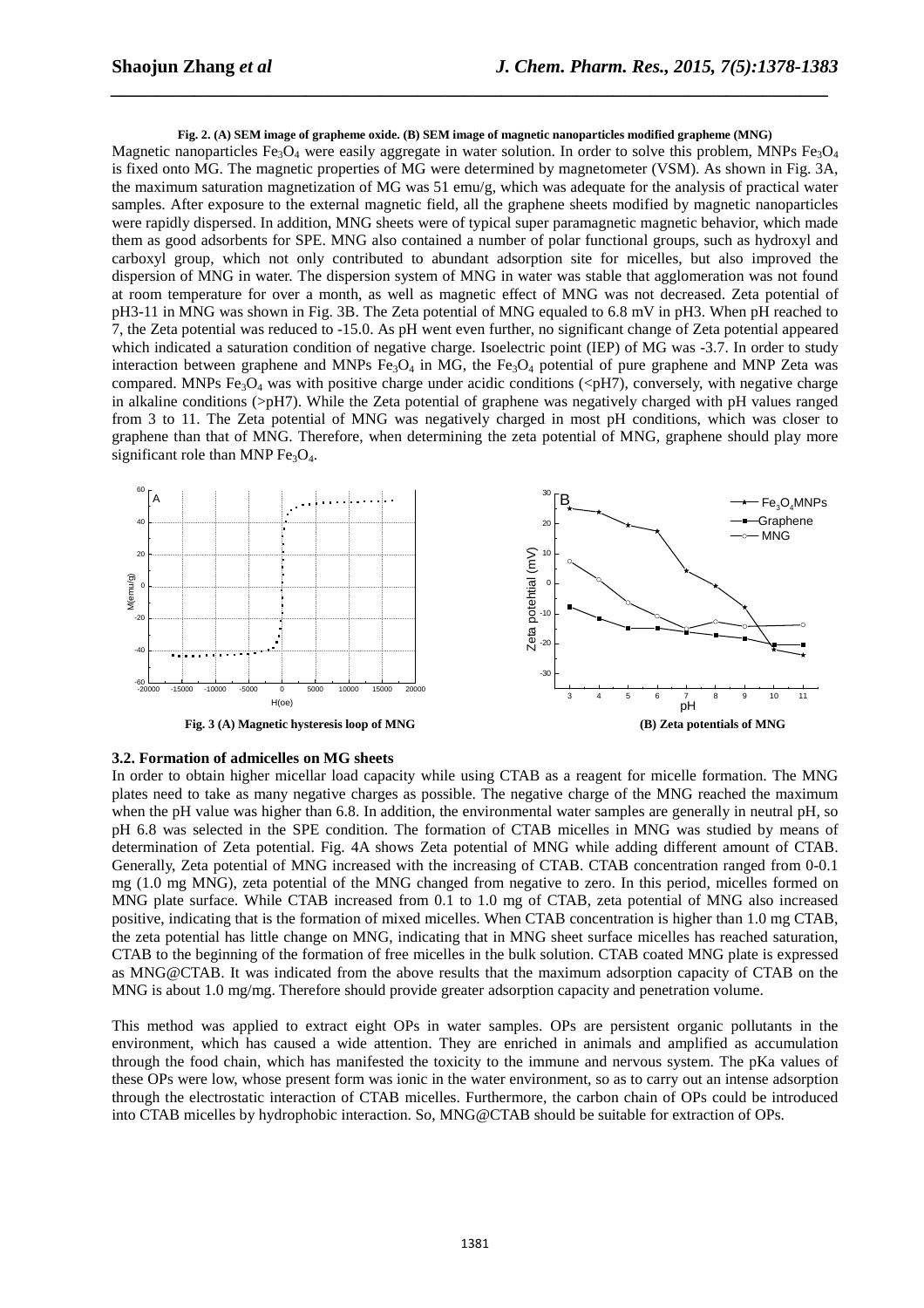

*\_\_\_\_\_\_\_\_\_\_\_\_\_\_\_\_\_\_\_\_\_\_\_\_\_\_\_\_\_\_\_\_\_\_\_\_\_\_\_\_\_\_\_\_\_\_\_\_\_\_\_\_\_\_\_\_\_\_\_\_\_\_\_\_\_\_\_\_\_\_\_\_\_\_\_\_\_*

**Fig. 4. (A) Effect of CTAB amount on the zeta potential of MNG (B) Effect of eluent volume on the zeta potential of MNG@CTAB** 

#### **3.3 Effect of the type and volume of eluent solvent**

The effect of elution volume on MNG@CTAB was studied by measuring zeta potential. The purpose of the elution was to desorb CTAB micelles from the MNG plate, thereby released the analytes into the elution solution. Two organic solvents, methanol and acetonitrile, were tested. As shown in Fig. 4B, the Zeta potential of MNG@CTAB was changed from positive to negative by organic solvent elution, which indicated that CTAB micelles could be adsorb effectively. Using 1.5 mL acetonitrile to make negative ions to a maximum value, the Zeta potential of MNG was recovered to -7.8 mV. It was seen from Fig. 3A that the residual MNG of the CTAB plate was very low, which demonstrated that the elution was effective. Thus, 1.5mL per mg MNG cetonitrile was used as the elution solvent in the following experiments.

### **3.4. Comparison of MG with pure Fe3O4 MNPs**

In order to compare effect the MNG as the solid phase carrier of micelle, pure MNP  $Fe_3O_4$  was compared. We found that MNG provided more significant advantages than pure MNP  $Fe<sub>3</sub>O<sub>4</sub>$ . Firstly, MNG was more favorable for the environmental water sample pretreatment. As is known, environmental water samples are usually in alkaline pH condition. MNG allows the extraction of cationic patterns (pH 6.8), thus avoiding this problem. But for Fe<sub>3</sub>O<sub>4</sub> MNP, they have no net charge at the neutral pH, so the obtained micelle carrying capacity is high, the extraction must be carried out under alkaline conditions. Secondly, the MNG by the hybrid micelles were more than MNP  $Fe<sub>3</sub>O<sub>4</sub>$ . We studied the formation of MNP micelles at pH 9.6 and found the maximum adsorption capacity (about 0.9 mg/mg) of CTAB was lower than that of MG. In addition, the extraction efficiency of MNP Fe<sub>3</sub>O<sub>4</sub>@CTAB at pH 9.6 was lower than that of MNG@CTAB at pH 6.8. These results suggest that graphene can provide the formation of more micelles, thus improving the extraction efficiency. Third, the dispersion of MNG in aqueous solution is more stable than Fe<sub>3</sub>O<sub>4</sub> MNP. At room temperature for three days, the magnetic of MNP Fe<sub>3</sub>O<sub>4</sub> decreased sharply. Thus, the reproducible results of the MNP  $Fe<sub>3</sub>O<sub>4</sub>$  should be prepared. While the MNG was kept at room temperature for more than one month, no decrease was observed in the magnetic response. The results showed that graphene can be used as a good protective agent for  $Fe<sub>3</sub>O<sub>4</sub>$  MNG.

### **3.5. Method validation**

The proposed method was validated including linearity, limit of detection (LOD), limit of quantification (LOQ), precision and recovery. Linear relationship were good  $(R^2>0.98)$ . The limits of detection (LOD) of MNG@CTAB SPE were in the range of 1.5-5.0 ng/L while the LOD of ordinary SPE were decreased to 0.75-5.45 mg/L. Therefore, the sensitivity of PAH analysis is increased by 50-113 times, which shows that MG@CTAB has a high adsorption efficiency. In the detection of real water samples, the sensitivity is higher than the previous report. The methodology validation was also tested. Select 0.5 ug/L OPs. The sensitivities of OPs were increased by 50-109 times. The blank recoveries were in the range of 67.2-95.6%, which indicated that the effect of sample matrix on the extraction efficiency was significant.

### **3.6. Application of the established method to the analysis of environmental water samples**

In order to evaluate the potential impact of the sample, we studied the recovery of the water samples. Trace OPs (0.1-3.5 ng/L) was found in the samples. The sample recoveries were in the range of 64.3-94.2%. The recovery rate of pp'-DDD was lower than that of other OPs. Nonetheless, this result is in line with the quantitative analysis.